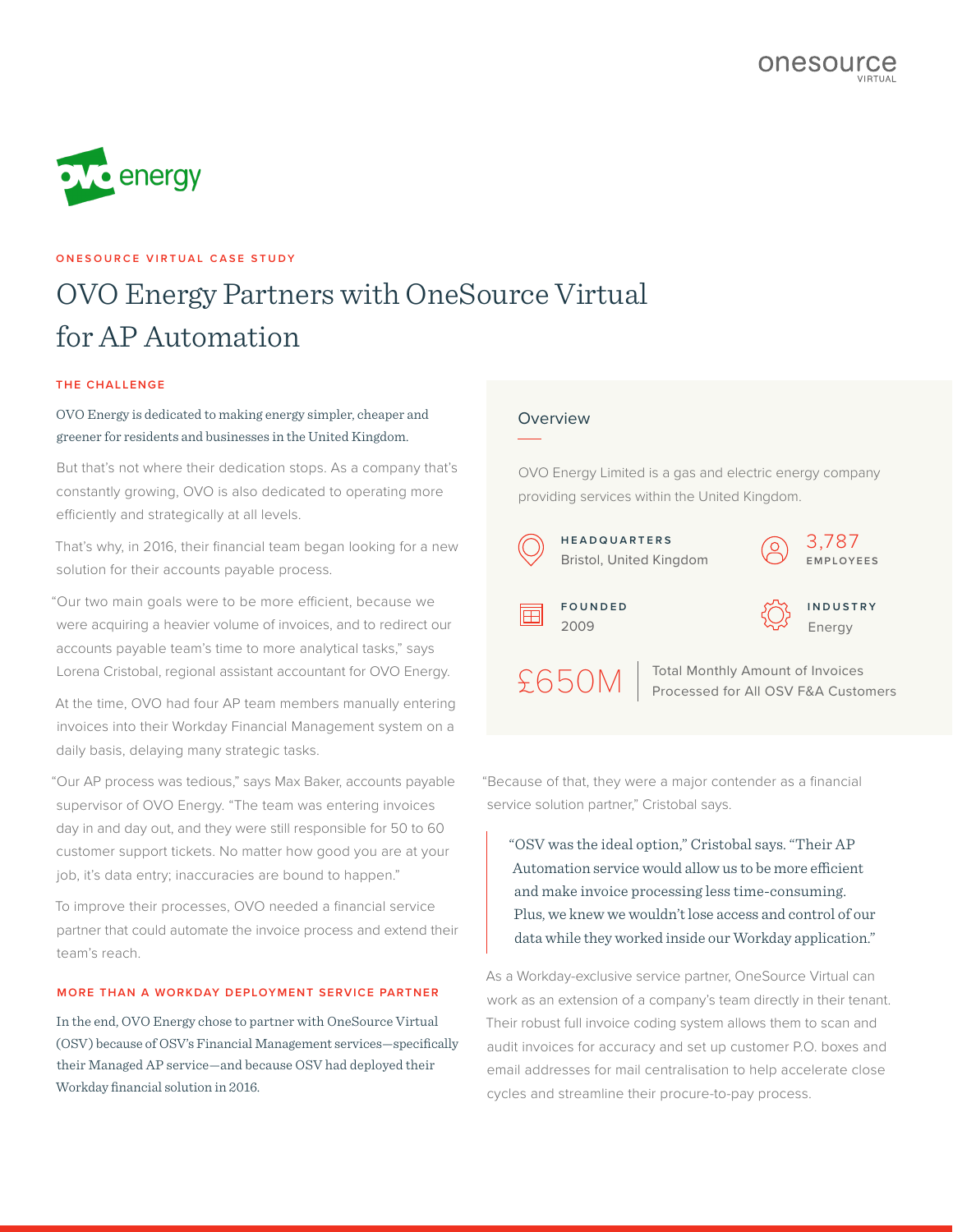#### **THE RESULTS**

Since partnering with OneSource Virtual, OVO Energy has been able to improve the accuracy and efficiency of their financial processes, gain real-time visibility, redeploy employees to more analytical roles and more.

#### **REDEPLOY EMPLOYEES TO MORE ANALYTICAL ROLES**

"Before partnering with OSV, two to three of our clerks could spend half their day importing invoices," Baker says. "Now, we are tending the garden. We sort out rules and amend financial information. But more importantly, we have time to handle more analytical tasks and investigate any issue that may arise."

"If we didn't have AP Automation," he adds, "there would still be two or more full-time employees who would have to devote most of their day to invoicing, on top of their other duties."

#### **IMPROVE ACCURACIES OF DATA ENTRY**

"I'm confident everything is getting into the system because we're yielding high accuracy," Baker says. "Between 75% to 80% of our invoices are now processed through OSV. If there are mistakes, it's because of the rules, which we can quickly identify and fix. Before, we would spend so much time going back and fixing errors. Sometimes we would have to go back two or three years to fix a mistake. We don't have that problem anymore."

"If we didn't have AP Automation," he adds, "there would still be two or more full-time employees who would have to devote most of their day to invoicing, on top of their other duties."



#### Benefits of OSV's Managed AP



Reduced errors and risk through in-application delivery



Enhanced technological coding, imaging and fulfillment services



Scalability and efficiency while reducing costs

Expert support to allow employees to focus on more analytical tasks

#### **IMPROVE EFFICIENCIES IN THEIR FINANCIAL PROCESSES**

"Since going live with OSV's AP Automation, our processing time has improved tremendously," Baker says. "We now have fewer suppliers calling up because venders are able to consolidate multiple invoices into one and send it over to OSV. We're spending less time reconciling accounts and less time sending out remittances. Furthermore, we have reduced the cost of entry, approval, and updated due dates so that has been a great turnaround time process we've implemented."

#### **EASILY SCALE TO COMPANY'S GROWTH**

"While we're quite a large organisation, we are growing," Baker says. "Some of our industry invoices are pretty hefty. We get a few monthly invoices that can be anywhere from thousands to a few million pounds."

"With AP Automation," he adds, "there are hundreds of invoices I don't even need to look at because they're coded to go to the right place. We're very happy with the way that AP automation deals with everything in that respect."